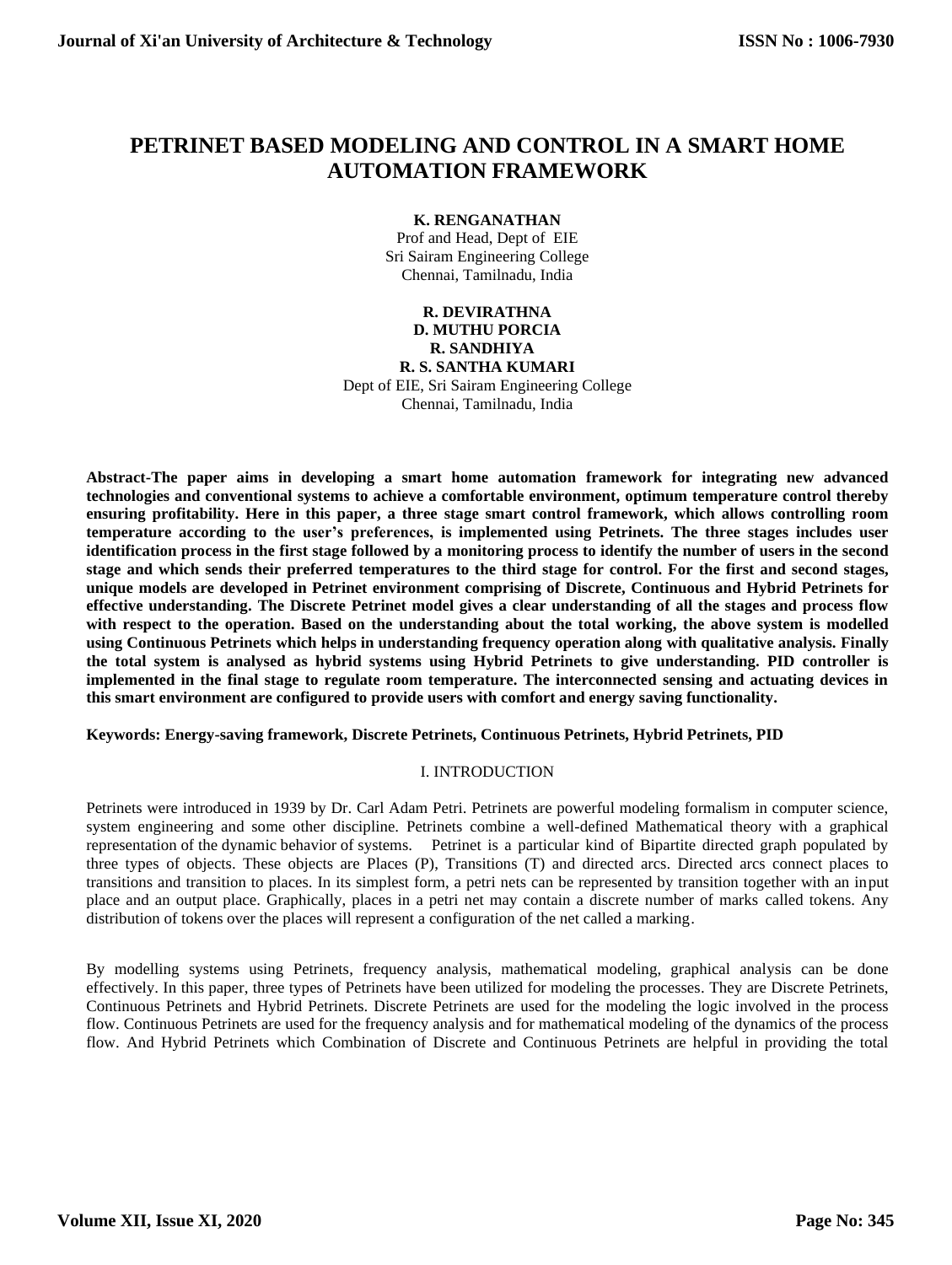information of the process flow and for the performing total performance analysis. The typical applications of Petrinets are in Business modeling, Diagnosis and Simulation and systems etc..

## II. SYSTEM DESCRIPTION AND MODELLING

As mentioned in the previous section, there are three stages used in this paper. First is user identification process. This is used to check whether there is any user's presence in the room. The total details of the framework created for the process flow is shown in Fig 1.



**Fig 1 Process flow diagram using Petrinets**

Here, there is master net and slave net. Master net has ON state, Standby state and OFF state. Master net goes to ON state when any user is identified in the room. And if no new user is identified, the master net will be in standby state. Here, the referral temperature will be maintained in  $30^{\circ}$ C.

The slave network starts when the master net goes to ON state and the the fast user identification process starts. Three case studies have been discussed which is as follows: The first case is the identification of the person 1 and then the preferred temperature  $T_1$  of person 1 will be send to the third stage. The second case is the identification of the person 2 and the preferred temperature  $T_2$  which will be sent to the next stage. The third case is the identification of the persons 1 and 2 simultaneously and then their preferred temperature  $T_3$  will be sent to the next stage. The process of sending the preferred temperature to the third stage will be activated for certain time limit, which is chosen by the system manager. The first stage is when the occupancy is detected in the room which is followed by identification process and finally followed by sending the preferred temperature of the identified user and then so on. And if there is no occupancy detected it will be in the standby mode. The flow diagram as shown in Fig. 1 works based on these all conditions. This type of proposed system has the energy saving framework.

#### III. SOFTWARE REALIZATION

In this paper, for modeling and analysis an open source software Sirphyco tool is used. The main reason for developing the models using Sirphyco tool is that Mathematical modeling, Simulation and Analysis can be done simultaneously. The three types i.e. Discrete, Continuous, Hybrid petrinets models developed in Sirphyco are shown in Figures 2, 3 and 4 respectively.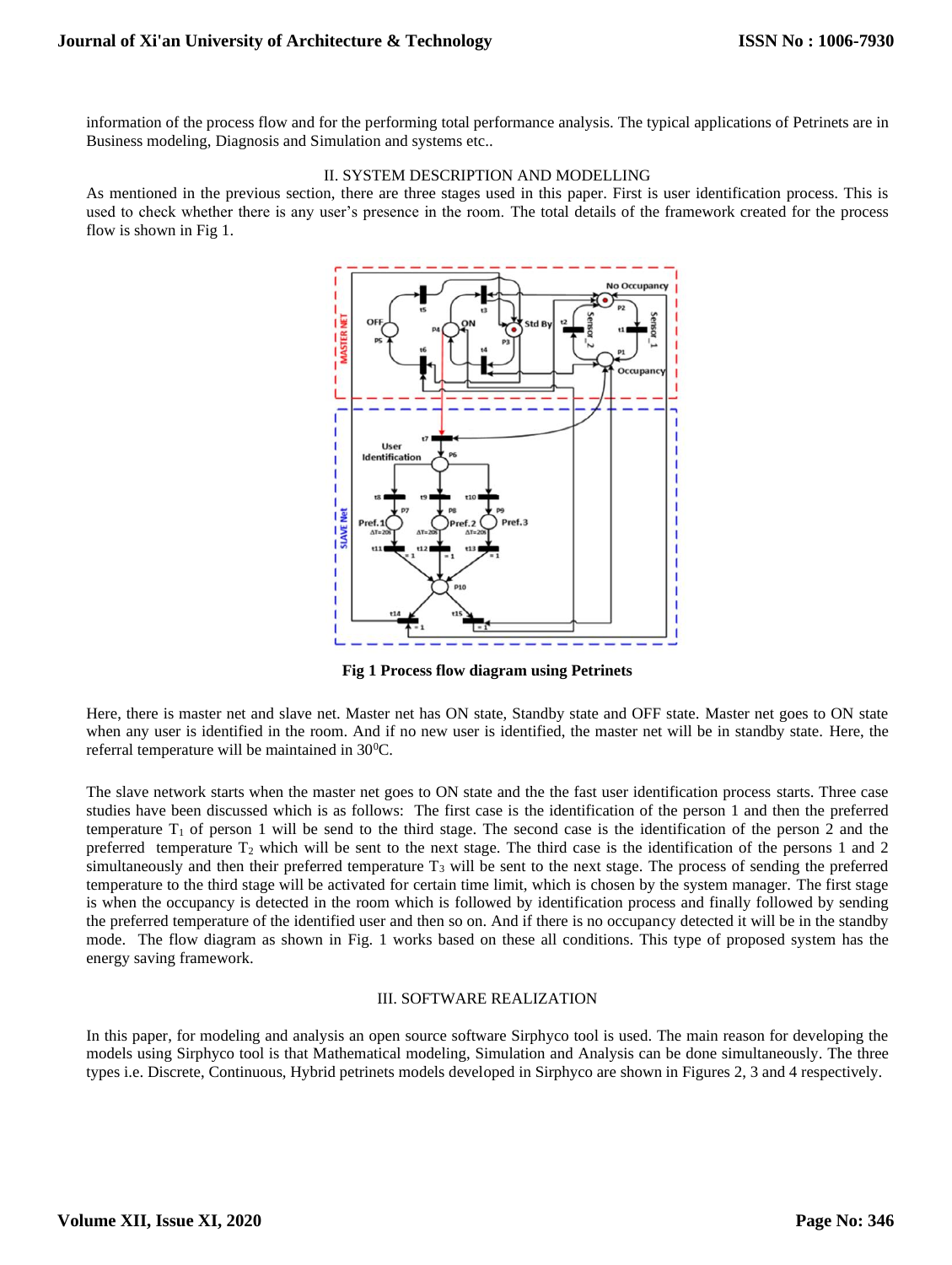As discussed the model developed in Sirphyco using Discrete Petrinets is shown in Figure 2. The model comprises of 12 Places shown in circles and 15 Transitions shown as rectangular boxes and are interconnected using directed arcs



**Fig. 2 Process flow diagram in Sirphyco using Discrete Petrinets**

The flow diagram as shown in Fig. 2 works similar to the normal flow diagram based on the conditions.

The development of the model framework using Continuous Petrinets are shown in Figures 3a and 3b respectively. Using this model the frequency of flow of persons in the rooms can be identified and modeled as a process flow. Figure 3a depicts the model developed in Sirphyco before simulation and similarly Figure 3b shows the working of the model after simulation.

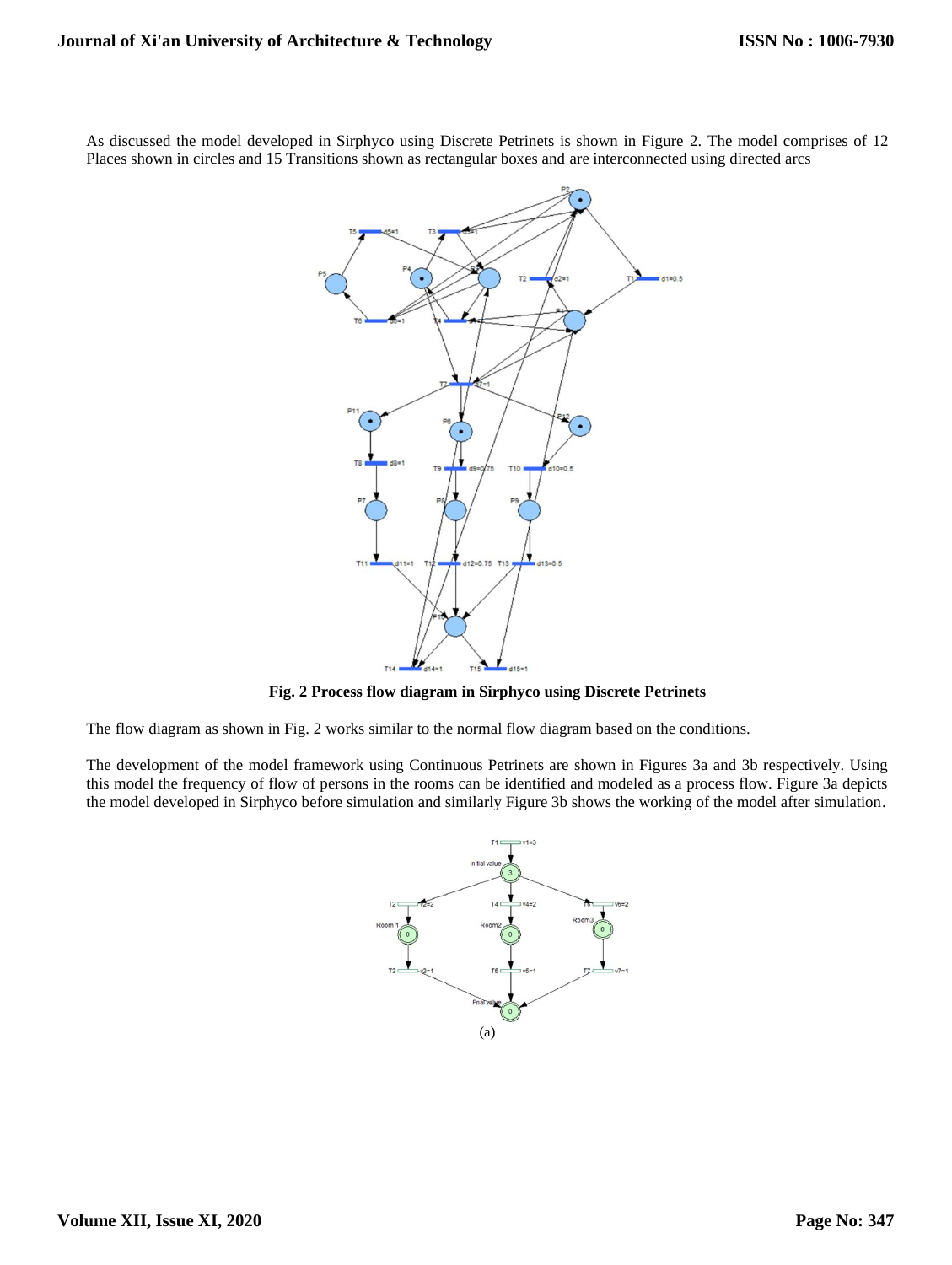

#### **Fig. 3 Continuous Petrinets flow diagram in Sirphyco (a) Before Simulation and (b) After Simulation**

The development and analysis of a combined mathematical framework for better and efficient understanding and is done through Hybrid Petrinets wherein the models developed are shown in Figures 4a and 4b respectively. The model effectively depicts the flow of the persons from a particular room as modelled as Continuous Petrinets and the control is through a logic as modelled using Discrete Petrinets. The combination is as referred to as Hybrid Petrinets and is shown in Figures 4a and 4b respectively.

As discussed earlier the model before simulation as developed in Sirphyco is shown in Figure 4a whereas the model after simulation is shown in Figure 4b.



**Fig. 4 Hybrid Petrinets flow diagram in Sirphyco (a) Before Simulation and (b) After Simulation**

IV. RESULTS AND DISCUSSION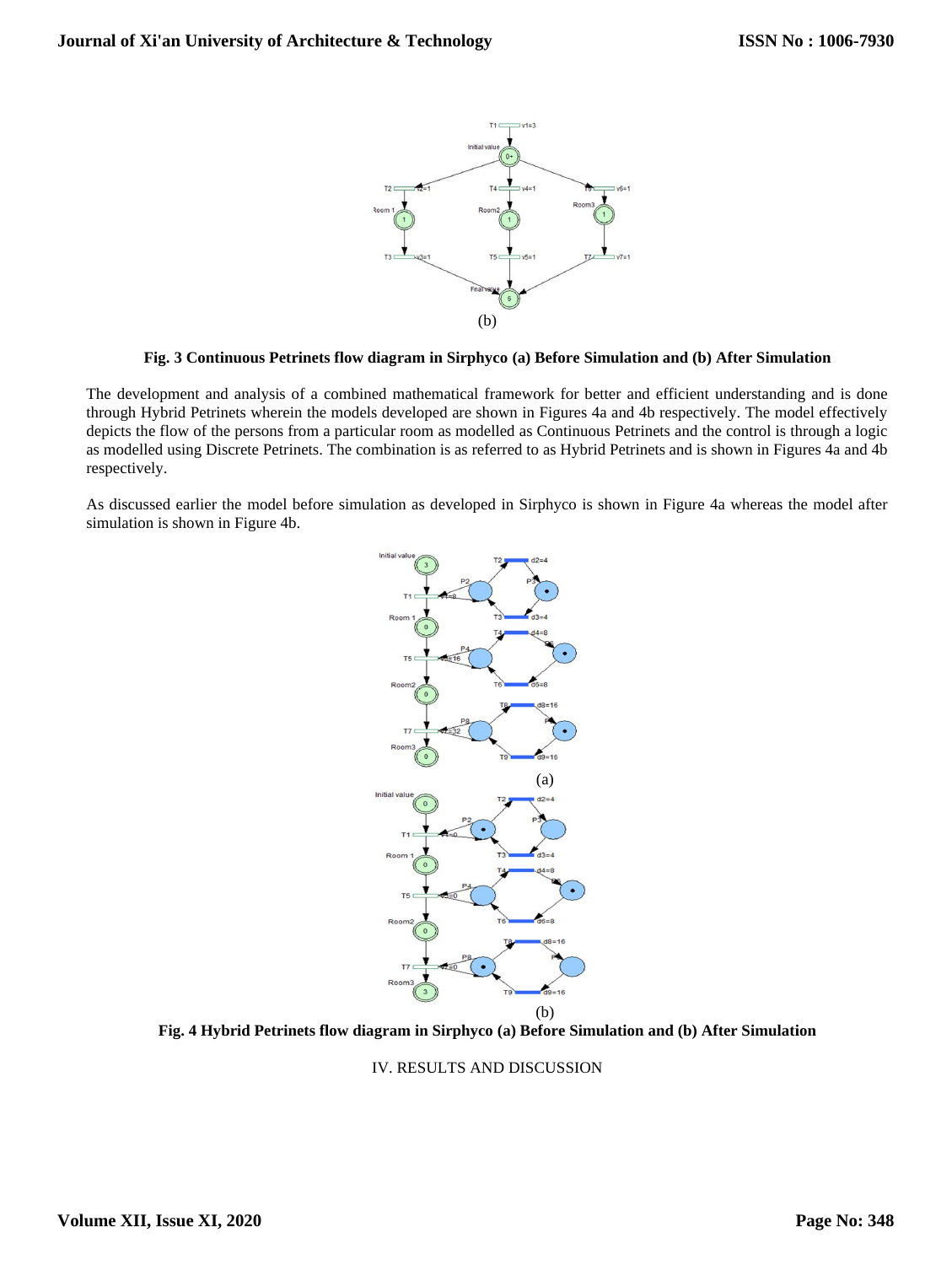As discussed in the earlier sections the models developed using Discrete, Continuous and Hybrid Petrinets are highly helpful in analysing the both graphically and mathematically. The simulated graphical output of the output places for the model developed using Continuous Petrinet is shown in Fig 5.



**Fig. 5: Results of the Continuous Petrinet model**

The Hybrid Petrinets as shown in Fig. 3 is used for the total performance analysis. This model since is a combination of both Discrete and Continuous Petrinets, it gives a better depiction of the process flow. The simulation output obtained for the Hybrid Petrinet model is shown in Figures 6a, 6b and 6c respectively.

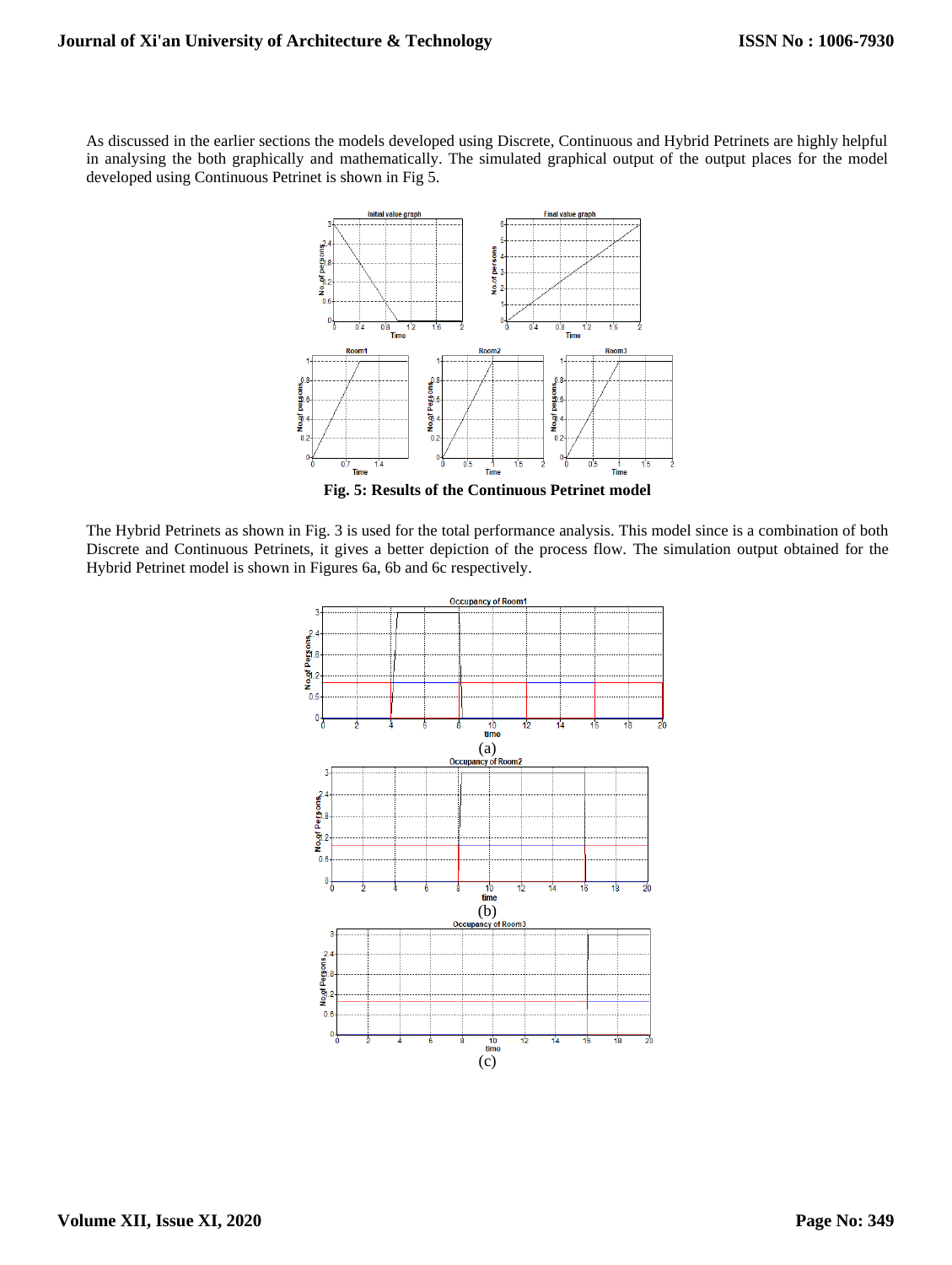#### **Fig. 6 Results of Hybrid Petrinet model**

For performng mathematical analysis which is another imporatnt aspect of Petrinet model the concept of matrices are used. Hence the analysis of the models developed can be done by developing the three matrices namely, Pre- incidence matrix, Post –incidence matrix and Incidence matrix as denoted as W, W<sup>+</sup> and W. The developed matrices usng the above are shown in Figures 7a, 7b and 7c respectively.

The Pre-incidence matrix have p\*t values. p indicates number of places and t indicates number of transitions. For each position in [i,j] in the matrix,1 will be in the position if transition i has input from position j. And 0 is placed in position if position I has no input from position j. The same is followed in the case of Post-incidence matrix wherein the matrix the 1 and 0 will be with respect the output connection of every transition. The incidence matrix W is obtained by subtracting  $W$ from  $W^+$ . It is computed by  $(W^+) - (W^-) = W$ .

 $\cdots$  =

|                                                                                                |                                                                                                      |                                                                                                       |                                                                                                                                              |                                                                                                |                                                                                                                                                                                                        |                                                                                                                                               |                                                                                  | W                                                                                                            |                                                                                                                                  |                                                                                                            |                                                                                         |                                                                                                       |                                                                                                           |                                                                            |                                                                                  |                                                                         |
|------------------------------------------------------------------------------------------------|------------------------------------------------------------------------------------------------------|-------------------------------------------------------------------------------------------------------|----------------------------------------------------------------------------------------------------------------------------------------------|------------------------------------------------------------------------------------------------|--------------------------------------------------------------------------------------------------------------------------------------------------------------------------------------------------------|-----------------------------------------------------------------------------------------------------------------------------------------------|----------------------------------------------------------------------------------|--------------------------------------------------------------------------------------------------------------|----------------------------------------------------------------------------------------------------------------------------------|------------------------------------------------------------------------------------------------------------|-----------------------------------------------------------------------------------------|-------------------------------------------------------------------------------------------------------|-----------------------------------------------------------------------------------------------------------|----------------------------------------------------------------------------|----------------------------------------------------------------------------------|-------------------------------------------------------------------------|
|                                                                                                | o<br>p1<br>p2<br>p <sub>3</sub><br>p <sub>4</sub><br>p5<br>p6<br>p7<br>p8<br>p9<br>p10               | t1<br>$\overline{0}$<br>1<br>0<br>0<br>0<br>0<br>0<br>0<br>0<br>0                                     | t2<br>1<br>$\bf{0}$<br>0<br>0<br>0<br>0<br>0<br>0<br>$\bf{0}$<br>Ō                                                                           | t3<br>$\bf{0}$<br>$\bf{0}$<br>0<br>1<br>0<br>$\bf{0}$<br>$\bf{0}$<br>0<br>$\bf{0}$<br>$\bf{0}$ | t5<br>t4<br>$\bf{0}$<br>$\bf{0}$<br>$\bf{0}$<br>0<br>1<br>0<br>$\bf{0}$<br>$\bf{0}$<br>0<br>1<br>$\bf{0}$<br>$\bf{0}$<br>$\bf{0}$<br>0<br>0<br>0<br>$\bf{0}$<br>$\bf{0}$<br>$\bf{0}$<br>$\overline{0}$ | t6<br>$\bf{0}$<br>$\bf{0}$<br>1<br>0<br>0<br>$\bf{0}$<br>0<br>0<br>$\bf{0}$<br>Ō                                                              | t7<br>$\bf{0}$<br>0<br>0<br>1<br>0<br>0<br>$\bf{0}$<br>0<br>0<br>$\overline{0}$  | t8<br>$\bf{0}$<br>$\bf{0}$<br>$\bf{0}$<br>$\bf{0}$<br>$\bf{0}$<br>1<br>$\bf{0}$<br>0<br>$\bf{0}$<br>$\bf{0}$ | t9<br>$\bf{0}$<br>0<br>0<br>0<br>0<br>1<br>$\bf{0}$<br>0<br>0<br>$\overline{0}$                                                  | t10<br>0<br>$\bf{0}$<br>$\bf{0}$<br>0<br>$\bf{0}$<br>$\mathbf{1}$<br>$\bf{0}$<br>0<br>$\bf{0}$<br>$\bf{0}$ | t11<br>$\bf{0}$<br>0<br>0<br>0<br>0<br>0<br>1<br>0<br>0<br>$\bf{0}$                     | t12<br>0<br>0<br>0<br>0<br>0<br>$\overline{0}$<br>$\bf{0}$<br>1<br>0<br>$\overline{0}$                | t13<br>$\bf{0}$<br>$\bf{0}$<br>0<br>$\bf{0}$<br>$\bf{0}$<br>$\bf{0}$<br>$\bf{0}$<br>0<br>1<br>$\bf{0}$    | 0<br>$\bf{0}$<br>0<br>$\bf{0}$<br>$\bf{0}$<br>0<br>0<br>$\mathbf{1}$       | t14<br>0<br>0                                                                    | t15<br>0<br>0<br>0<br>0<br>0<br>0<br>$\bf{0}$<br>0<br>0<br>$\mathbf{1}$ |
|                                                                                                |                                                                                                      |                                                                                                       |                                                                                                                                              |                                                                                                |                                                                                                                                                                                                        |                                                                                                                                               |                                                                                  | (a)                                                                                                          |                                                                                                                                  |                                                                                                            |                                                                                         |                                                                                                       |                                                                                                           |                                                                            |                                                                                  |                                                                         |
|                                                                                                |                                                                                                      |                                                                                                       |                                                                                                                                              |                                                                                                |                                                                                                                                                                                                        |                                                                                                                                               |                                                                                  | $W^+$ =                                                                                                      |                                                                                                                                  |                                                                                                            |                                                                                         |                                                                                                       |                                                                                                           |                                                                            |                                                                                  |                                                                         |
|                                                                                                |                                                                                                      | O<br>p1<br>p2<br>p3<br>p <sub>4</sub><br>p5<br>p6<br>p7<br>p8<br>p9<br>p10<br>$\lambda \rightarrow 0$ | t1<br>t2<br>$\mathbf{1}$<br>0<br>0<br>1<br>0<br>0<br>0<br>0<br>0<br>0<br>0<br>$\bf{0}$<br>0<br>0<br>$\bf{0}$<br>0<br>0<br>$\bf{0}$<br>0<br>0 | t3<br>0<br>0<br>1<br>0<br>0<br>0<br>0<br>$\bf{0}$<br>Ó<br>Ō                                    | t4<br>0<br>0<br>0<br>1<br>0<br>0<br>0<br>0<br>$\bf{0}$<br>Ō                                                                                                                                            | t5<br>t <sub>6</sub><br>0<br>0<br>0<br>0<br>0<br>1<br>$\bf{0}$<br>0<br>0<br>1<br>$\bf{0}$<br>0<br>0<br>0<br>0<br>0<br>$\bf{0}$<br>Ô<br>Ō<br>Ō | t7<br>0<br>0<br>$\bf{0}$<br>$\bf{0}$<br>0<br>1<br>0<br>$\bf{0}$<br>$\bf{0}$<br>Ō | t8<br>0<br>0<br>$\bf{0}$<br>0<br>0<br>0<br>$\mathbf{1}$<br>$\bf{0}$<br>$\bf{0}$<br>$\bf{0}$<br>(b)           | t <sub>9</sub><br>0<br>0<br>$\bf{0}$<br>$\bf{0}$<br>$\bf{0}$<br>$\bf{0}$<br>$\bf{0}$<br>$\mathbf{1}$<br>$\bf{0}$<br>$\mathbf{0}$ | t10<br>0<br>0<br>$\bf{0}$<br>$\bf{0}$<br>0<br>$\bf{0}$<br>0<br>0<br>1<br>$\bf{0}$                          | t11<br>0<br>0<br>0<br>$\bf{0}$<br>0<br>0<br>0<br>0<br>0<br>$\mathbf{1}$                 | t12<br>0<br>$\bf{0}$<br>$\bf{0}$<br>$\bf{0}$<br>0<br>0<br>$\bf{0}$<br>$\bf{0}$<br>$\bf{0}$<br>1       | t13<br>0<br>0<br>0<br>0<br>0<br>0<br>$\bf{0}$<br>$\bf{0}$<br>$\bf{0}$<br>1                                | t14<br>0<br>0<br>1<br>0<br>0<br>0<br>$\bf{0}$<br>0<br>$\bf{0}$<br>$\bf{0}$ | t15<br>0<br>0<br>0<br>1<br>0<br>0<br>0<br>0<br>0<br>$\mathbf 0$                  |                                                                         |
|                                                                                                |                                                                                                      |                                                                                                       |                                                                                                                                              |                                                                                                |                                                                                                                                                                                                        |                                                                                                                                               |                                                                                  | $W =$                                                                                                        |                                                                                                                                  |                                                                                                            |                                                                                         |                                                                                                       |                                                                                                           |                                                                            |                                                                                  |                                                                         |
| $\square$<br>р1<br>p2<br>p3<br>p4<br>p5<br>p6<br>p <sub>7</sub><br>p8<br>p <sub>9</sub><br>p10 | t1<br>$\mathbf{1}$<br>$^{-1}$<br>$\bf{0}$<br>0<br>$\bf{0}$<br>0<br>0<br>0<br>$\mathbf 0$<br>$\bf{0}$ | t2<br>$^{-1}$<br>1<br>$\bf{0}$<br>0<br>0<br>0<br>0<br>0<br>0<br>0                                     | t3<br>0<br>$\bf{0}$<br>1<br>$^{-1}$<br>0<br>0<br>0<br>0<br>0<br>0                                                                            | t4<br>0<br>$\bf{0}$<br>$^{-1}$<br>1<br>0<br>0<br>0<br>0<br>$\bf{0}$<br>0                       | t5<br>0<br>0<br>1<br>0<br>$^{-1}$<br>0<br>0<br>0<br>$\bf{0}$<br>0                                                                                                                                      | t6<br>0<br>0<br>$^{-1}$<br>0<br>1<br>0<br>0<br>0<br>$\bf{0}$<br>0                                                                             | t7<br>0<br>0<br>$\bf{0}$<br>$^{-1}$<br>0<br>1<br>0<br>0<br>0<br>$\bf{0}$         | t8<br>0<br>$\bf{0}$<br>$\bf{0}$<br>0<br>$\bf{0}$<br>$^{-1}$<br>$\mathbf{1}$<br>0<br>$\bf{0}$<br>$\bf{0}$     | $^{-1}$                                                                                                                          | t9<br>0<br>$\bf{0}$<br>$\bf{0}$<br>0<br>0<br>$\bf{0}$<br>1<br>$\bf{0}$<br>$\bf{0}$                         | t10<br>0<br>$\bf{0}$<br>$\bf{0}$<br>0<br>0<br>$^{-1}$<br>0<br>$\bf{0}$<br>1<br>$\bf{0}$ | t11<br>0<br>$\bf{0}$<br>$\bf{0}$<br>0<br>$\bf{0}$<br>$\bf{0}$<br>$^{-1}$<br>$\bf{0}$<br>$\bf{0}$<br>1 | t12<br>0<br>$\bf{0}$<br>$\bf{0}$<br>0<br>$\bf{0}$<br>0<br>$\bf{0}$<br>$^{-1}$<br>$\bf{0}$<br>$\mathbf{1}$ | t13<br>0<br>0<br>0<br>0<br>0<br>0<br>0<br>0<br>$^{-1}$<br>$\mathbf{1}$     | t14<br>$\bf{0}$<br>0<br>1<br>0<br>0<br>0<br>$\bf{0}$<br>0<br>$\bf{0}$<br>$^{-1}$ | t1!<br>0<br>0<br>0<br>1<br>0<br>0<br>0<br>0<br>0<br>$^{-1}$             |

(c) **Fig. 7 The depiction of development with respect to (a) Pre-incidence, (b) Post-incidence and (c) Incidence matrices**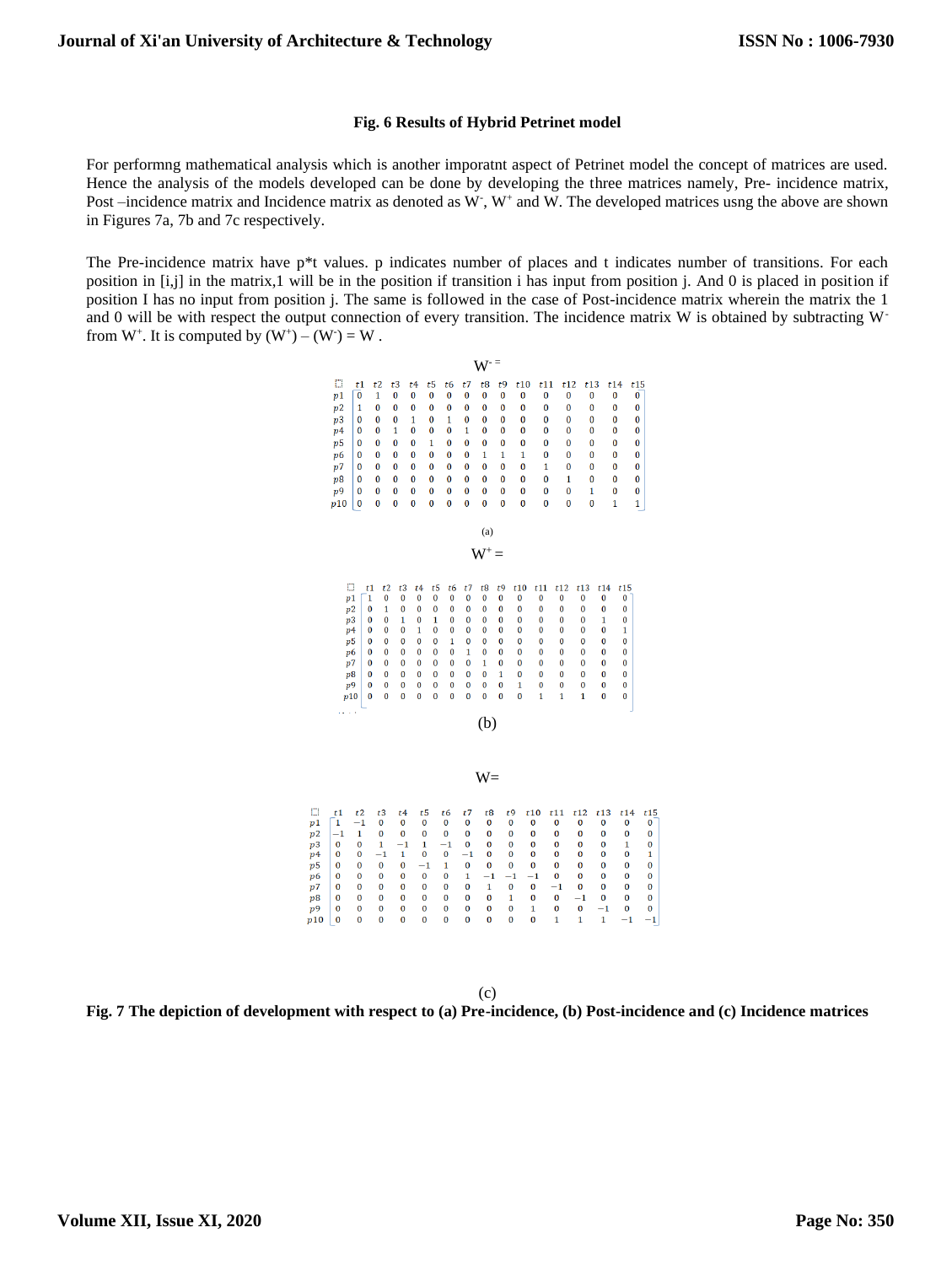## **Journal of Xi'an University of Architecture & Technology**

The last part of the paper discusses the modeling and simulation of the process using a Proportional-Integral-Derivative (PID) controller in MATLAB environment. The PID controller is a control loop mechanism employing feedback that is widely used in industrial control system. PID controller controls the process variables and are the most accurate and stable controller. PID controller is used to regulate the temperature. Through the analysis done from above Petrinet modeling the details are fed as input to model developed along with the PID controller in MATLAB environment. Using the details developed in the Petrinet environment the transfer function for the system is identified as a first order transfer function whose equation is  $K/(s+a)$ . Here 'K' indicates the number of person in the room and 'a' indicates the time the person remains in the room. The transfer function model developed in MATLAB along with the simulated results are shown in Figures 8a and 8b respectively.





**Fig. 8 (a) Transfer Functon model of the system along with (b) Output response graph**

From the details obtained and the analysis done using the above it can be understood that the analysis could be effectively utilized for the studies to be done for understanding energy consumption i.e. how it can be reduced and thus the how energy can be saved.

## V.CONCLUSIONS

In this paper an effective strategy to develop and energy-saving framework in order to achieve comfortable environment and an optimum temperature control thereby ensuring profitability is discussed. For this purpose the modelling and analysis are done in Petrinet environment wherein the process flow is modelled and analysed as Discrete, Continuous and Hybrid Petriinets. The Petrinet models developed were highly helpful in analysing the framework structure which was followed with a temperature regulatory control framework developed n MATLAB and effectively analysed to obtain the preferred regulated temperature through which the energy saving mechanisms can be devised and studied in the future.